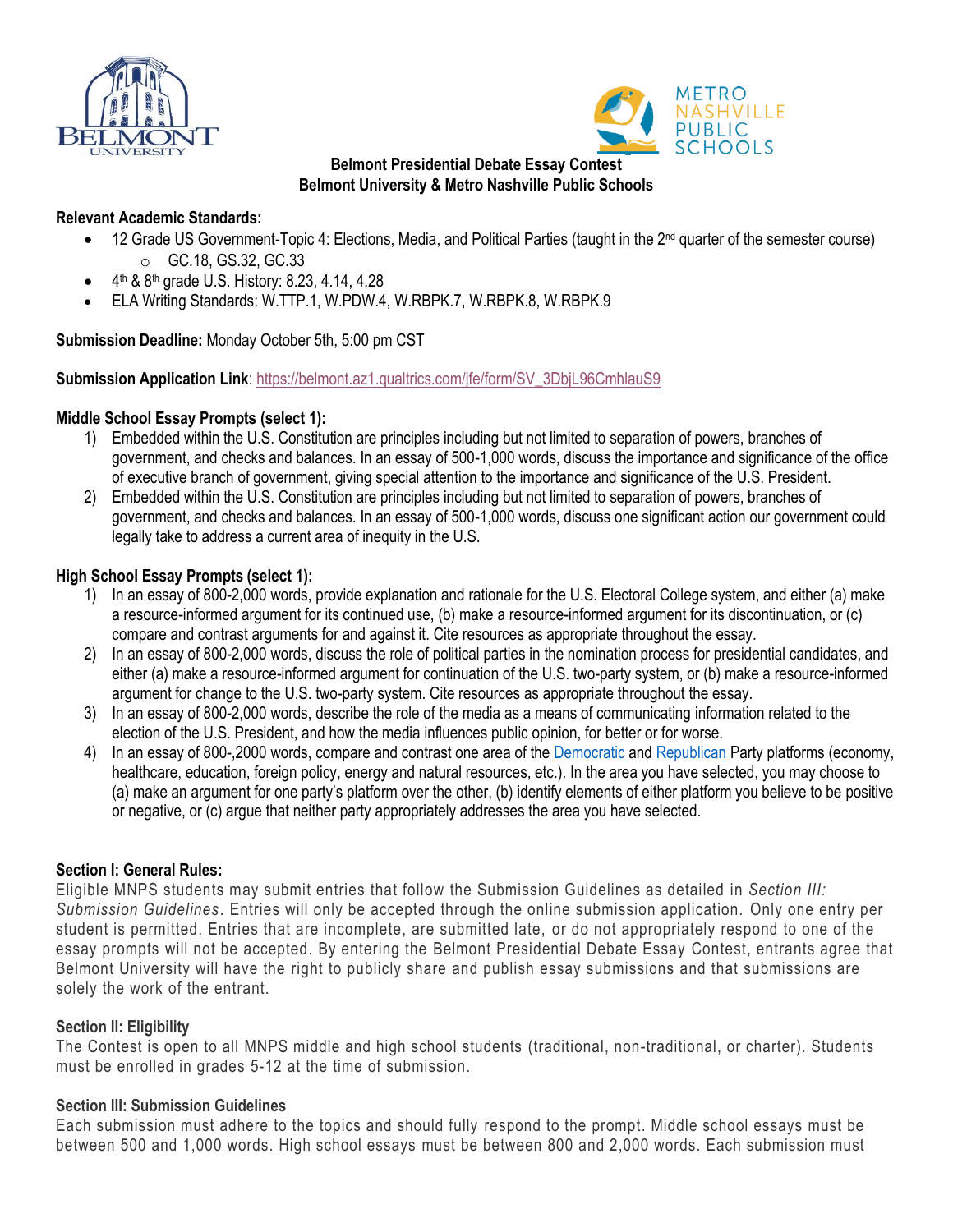



adhere to the appropriate word limits for level of submission, and must be submitted by 5:00 pm CT on Monday October 5, 2020. Only online submissions will be accepted for the contest. Only one essay per student will be accepted.

#### **Section IV: Judging and Timing**

Each submission will be scored by a panel of three judges, including one (1) Belmont faculty member and two (2) Belmont students. After the submission deadline, the judges selected by Belmont will review, score and select finalists from all the eligible entries received. The judges will then select the prize-winners. Entries will be evaluated based upon the following criteria: adherence to the Submission Guidelines (as stated in Section III), originality, organization, writing style, and depth of analysis.

Winners will be announced on the contest site on or before Friday October 16, 2020. Belmont University, in consultation with MNPS, reserves the right in their sole administration of the Contest to disqualify any individual they find or believe to: (i) be tampering with the entry process or the administration of the Contest, (ii) be acting in violation of these Official Rules and Regulations, or (iii) plagiarizing content in any form.

The selection of the judges is within the sole and absolute discretion of Belmont University. The judges who are selected by Belmont may not have direct connection with students who have submitted the entry.

#### **Section V: Awards**

Winners will be announced publicly by Belmont and MNPS on or before Friday October 16, 2020. 1st, 2nd, and 3rd place winners will be required to provide publicity photos and biographical information. Winners will be asked to provide a video of themselves reading either the entire essay or an excerpt from the essay. Videos and essays will be shared publicly by Belmont.

First place winners at the middle and high school levels will have their essays published by The Tennessean and have the opportunity for a behind-the-scenes tour of the Belmont Presidential Debate grounds.

Monetary prizes for contest winners will be awarded as follows:

# **High School Contest:**

- 1<sup>st</sup> Place: \$300
- 2<sup>nd</sup> Place: \$200
- 3<sup>rd</sup> Place: \$100
- **Middle School Contest:**
	- 1<sup>st</sup> Place: \$150
	- 2<sup>nd</sup> Place: \$100
	- 3<sup>rd</sup> Place: \$50